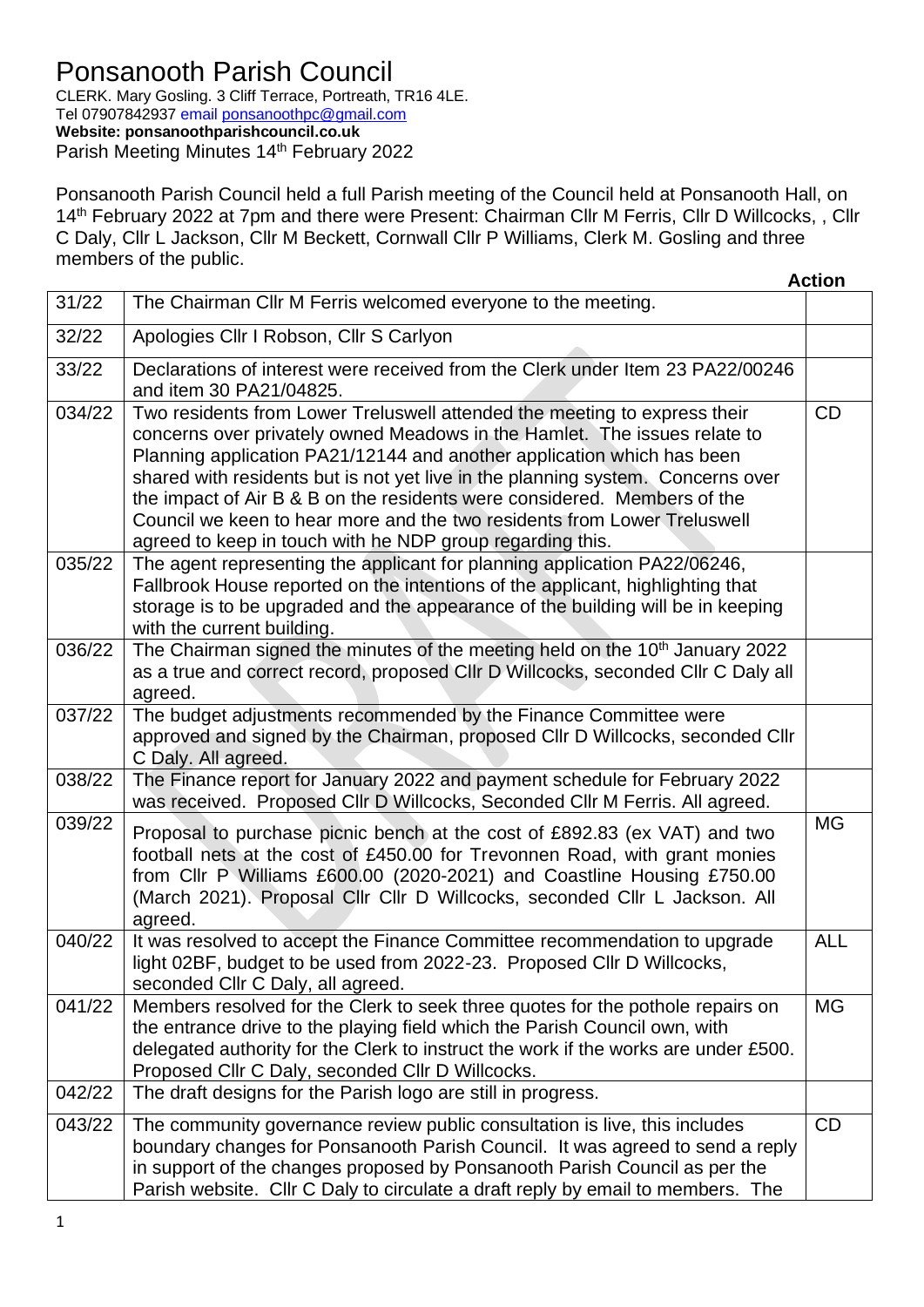## Ponsanooth Parish Council

|        | Consultation ends on the 22 <sup>nd</sup> March 2022.                                                                                                                                                                                                                                                                                                  |                                           |
|--------|--------------------------------------------------------------------------------------------------------------------------------------------------------------------------------------------------------------------------------------------------------------------------------------------------------------------------------------------------------|-------------------------------------------|
| 044/22 | Queens Platinum Jubilee celebrations<br>a. It was resolved that the Parish Council apply to the Community Chest to<br>support the planting project £500 and planters £165 on Treluswell<br>Roundabout.                                                                                                                                                 | <b>MG</b>                                 |
|        | b. It was resolved to set up a working party to explore the idea of working<br>alongside the PPFA to hold an event such as a tea party on Friday 3rd<br>June in celebration for the Jubilee. Working party include of Cllr M Ferris,<br>Cllr L Jackson, Cllr C Daly, Cllr D Willcocks.<br>Proposed Cllr D Willcocks, Seconded Cllr C Daly. All agreed. | <b>MF</b><br><b>CD</b><br>LJ<br><b>DW</b> |
| 045/22 | Cornwall Cllr P Williams Reported that there he will be holding a meeting<br>regarding the Boundary review.                                                                                                                                                                                                                                            |                                           |
| 046/22 | CIIr D Willcocks reported that completing the land registry paperwork for<br>Commons Lane is still outstanding.                                                                                                                                                                                                                                        | <b>DW</b>                                 |
| 047/22 | Following a report on the idea that the Parish Council could become a burial<br>authority, Cllr D Willcocks proposed to research the legalities and costings and<br>bring them to the next meeting. Seconded CD, all agreed.                                                                                                                           | <b>DW</b>                                 |
| 048/22 | The Clerk reported on a complaint regarding Coppicing works on the Parish.<br>More information was needed regarding the Complaint, the Clerk to find out<br>more and report back to next meeting.                                                                                                                                                      | <b>MG</b>                                 |
| 049/22 | Clerk to write to the developer at Pelean Cross to accept the offer of £10,000.00<br>to support the development of a footpath to Ponsanooth.                                                                                                                                                                                                           | <b>MG</b>                                 |
| 050/22 | PA21/12154 Ponsanooth Parish Council have no objections to this planning<br>application Cherry Cottage, proposed Cllr C Daly, seconded Cllr M Ferris all<br>agreed                                                                                                                                                                                     |                                           |
| 051/22 | PA21/12729 - Ponsanooth Parish Council have no objections this planning<br>application The Grange. Proposed Cllr D Willcocks, seconded Cllr L Jackson, all<br>agreed.                                                                                                                                                                                  |                                           |
| 052/22 | PA21/09467 - Ponsanooth Parish Council had no objections to this application.<br>Proposed Cllr D Willcocks, seconded Cllr M Beckett.                                                                                                                                                                                                                   |                                           |
| 053/22 | PA21/12569 Land adj Hollys Burnthouse<br>Ponsanooth Parish Council had no objections subject to the access being<br>gained via the minor road that joins the A393 and not via the direct access off<br>the A393. Can the applicants restrict this by building a fence and gate across<br>that access point.                                            |                                           |
| 054/22 | PA22/00246 - Fallbrook House. Ponsanooth Parish Council support this<br>application subject conditions restricting the use of the building as ancillary<br>use of main house.                                                                                                                                                                          |                                           |
| 055/22 | PA21/12144 - planning application - The Toll House<br>Ponsanooth Parish Council do not support application PA21/12144 due to it<br>being in open countryside and does not appear to be "rounding off" as claimed<br>in the application.                                                                                                                |                                           |
| 056/22 | PA22/00309 - Gadles Farm - Ponsanooth Parish Council have not objections to<br>this application.                                                                                                                                                                                                                                                       |                                           |
| 057/22 | CIIr Willcocks to report back to next meeting regarding finalising the lease with<br>the preschool.                                                                                                                                                                                                                                                    | <b>DW</b>                                 |
| 058/21 | CIIr Willcocks reported on behalf of the Road Safety group that projects to<br>take forward would be footway widening at the Stag and gateway features on                                                                                                                                                                                              | <b>CD</b>                                 |